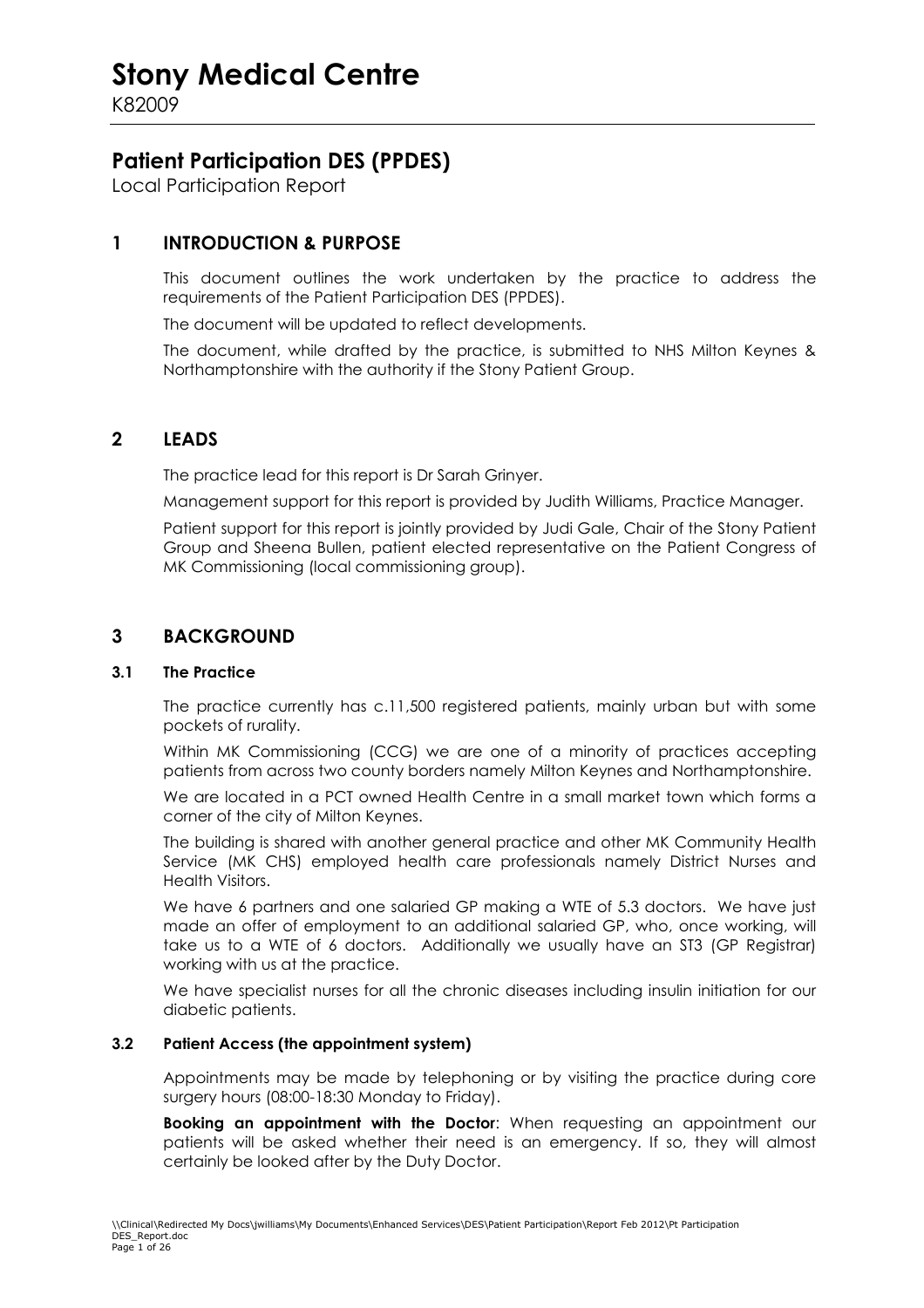If their need is not urgent, they will normally be cared for by their usual Doctor. If a patient does not know who his or her usual Doctor is, the reception team will be happy to advise them.

**Emergency Appointments**: When requesting treatment for an emergency (i.e. the patient believes the need must be dealt with on the same day) the patient will be asked to provide a brief overview of what is wrong with him/her to the receptionist. The receptionist will pass this information to the Duty Doctor who will then be able to prioritise care.

In the first instance, the Duty Doctor will telephone the patient and together will agree the best course of action.

**Routine, non-urgent appointments (bookable in advance):** When requesting a routine, non-urgent appointment the receptionist will endeavour to accommodate a patient's preference for timescale and timing. If it is not possible to find an appointment that is suitable for the patient s/he may be offered an appointment with another Doctor or she will ask the patients usual Doctor to telephone him/her. All the Doctors have access to appointments that are not available for the administrative team to release. If the patient's usual Doctor needs to see him/her, the doctor will make an appointment available. The receptionist will, of course, discuss this with the patient at the time of booking.

**In summary**, there is no need for a patient to call in day after day asking for an appointment; they can leave a message for the Doctor and s/he will telephone them back.

**Extended Hours:** Patients may pre-book appointments in our extended hour's surgeries.

Extended hours clinics are offered through the week as follows:

- Monday 07:30 08:00, Nurse appointments
- Thursday 07:30 08:00, Nurse appointments
- Thursday 18:30 19:10, Doctor appointments
- Saturday 08:15 11:15, Doctor appointments

As these are routine, non urgent appointments patients are encouraged to book extended hours appointments with their usual doctor to ensure continuity of care.

Appointments may be booked via the usual methods of either telephoning the practice or visiting the practice in person during core hours.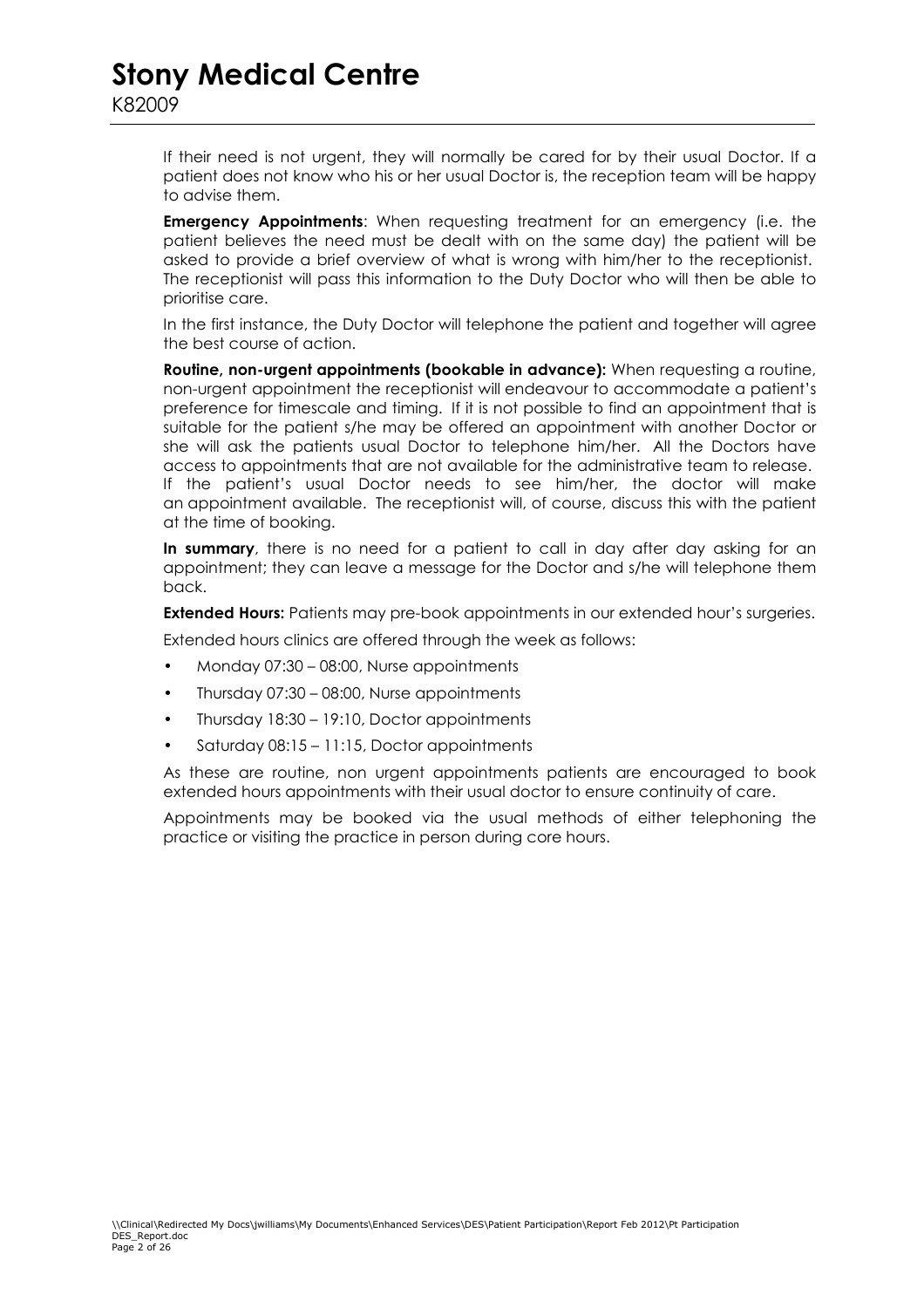#### **3.3 Patient Demographics**

Age & Gender



**Ethnicity** 

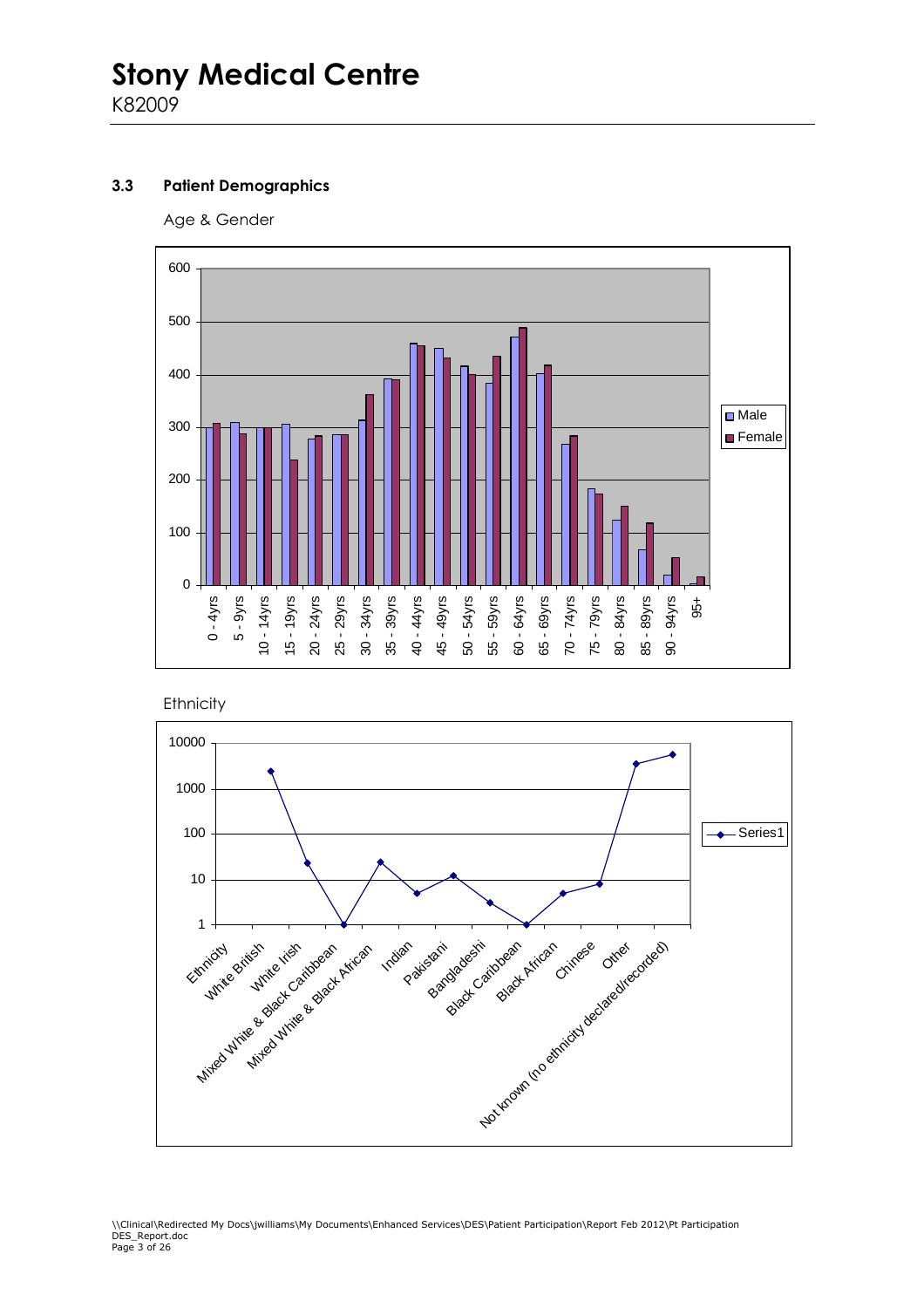#### **3.4 Patient Participation Group (PPG)**

The Stony Patient Group (our PPG) had its inaugural meeting on 10 September 2009.

Some members of the group have changed since that time as the group has worked to find its feet but pleasingly we have a core number that have remained with the group since its inception.

From the beginning the group identified key areas that they believed the PPG and practice should focus on. Those areas included:

- **Communication**
- Reception (manner)
- Appointment System (understanding)
- Access

The PPG have worked with the practice to improve the overall patient experience while remaining sensitive to some of the limitations on the practice whether those be legislative, operational and/or financial.

#### **4 IMPLEMENTING THE PPDES**

#### **4.1 Creating a Patient Reference Group (PRG)**

 In response to the PPDES, the practice considered how best to address the requirements of the DES including the formation of a PRG, while not losing the support and momentum of the existing PPG.

The requirements of the DES were shared with our PPG, both by the practice but also via LiNKs. This resulted in the group having a good understanding of the need to engage with a wider patient population, in particular when seeking opinion about changes within the practice.

Following discussions between the practice and the PPG the group clearly highlighted a desire to ensure the PPG remained both with its current name and in its current form. We were all loathe to discard a perfectly good patient group.

It was therefore agreed that a virtual Patient Reference Group (vPRG) would be created to compliment the existing PPG.

Like the PPG, the vPRG would be a group made up of registered patients but with the main difference being that vPRG members would not be required to attend face to face meetings. Nevertheless all vPRG members would be encouraged to consider joining the PPG at any point in the future.

#### **4.2 Practice, PPG and vPRG; working together**

 The vPRG is made up of any registered patient who wishes to have an opinion on the practice, its operations, its direction and so on.

The vPRG is used as a forum to poll opinion from as many patients as possible.

The PPG will work with the practice to define questions to be asked of the vPRG.

The views of the vPRG (i.e. responses to questionnaires) are taken back to the PPG so that useful, face to face, two way communication is possible between the patients and the practice.

The PPG remains a group open to any patient of the practice.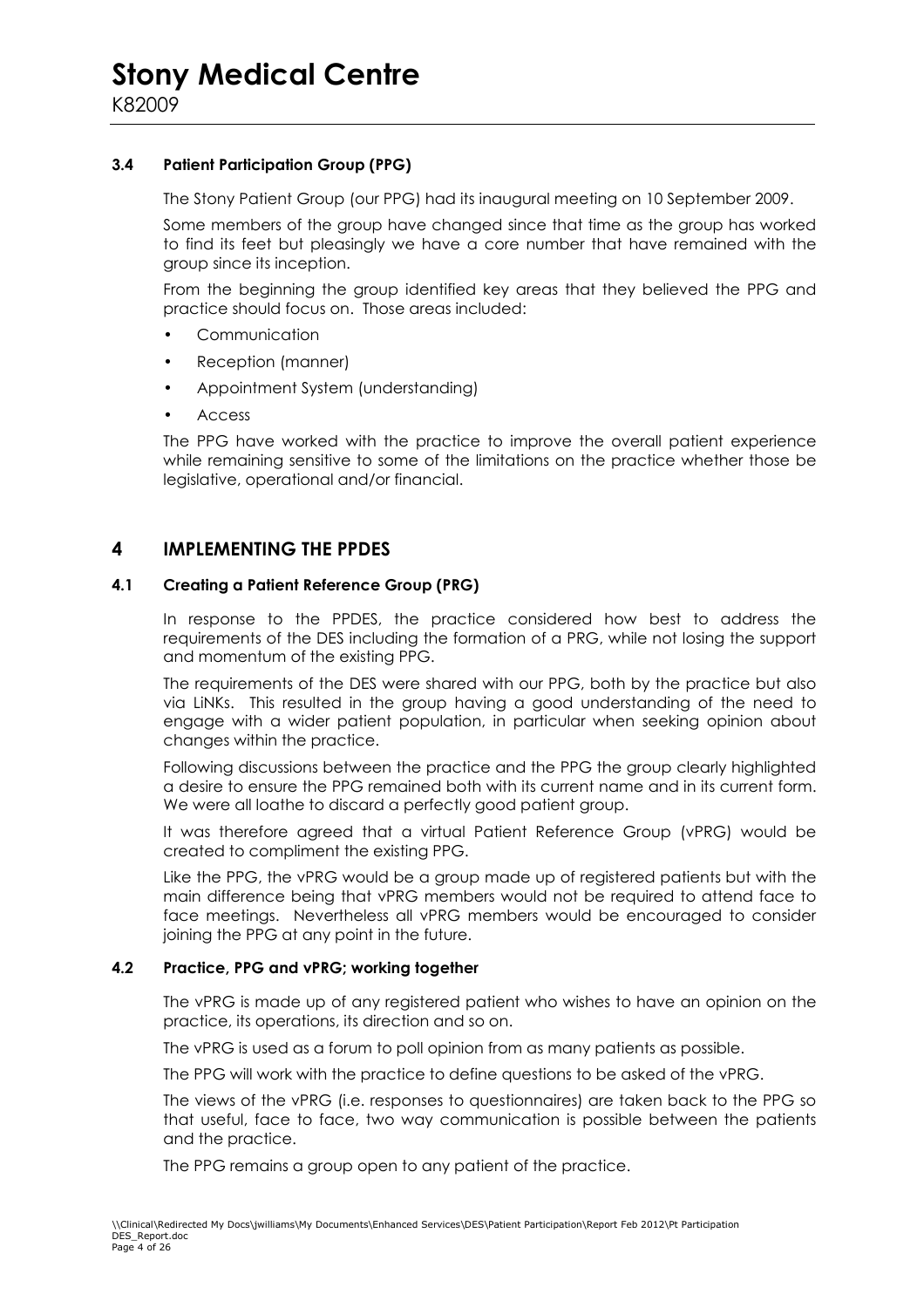This approach to sharing vPRG responses with the PPG is published via our website to all patients.

Once results to questionnaires are shared with the PPG, it will be that group that can influence how change may be introduced within the practice.

#### **5 CREATING A vPRG**

 The practice has used a variety of methods to attempt to attract patients to become members of the vPRG.

The following is a list of techniques used:

- Static signs on practice notice boards
- Notices on the TV screen within the waiting room
- Invitation sent out via practice newsletter subscriber list (c500 households)
- Invitations sent out, attached to repeat prescriptions
- Invitations given out by doctors if consultation time/content permits
- Invitations given to parents, by the nursing team, during the baby immunisation clinic
- Invitations given to all primary schools for inclusion in pupil's book bags (i.e. practice gave school letters for the children to take home to parents);
- Information on website
- Information about survey results sent out in practice newsletter
- The practice has been part of a Practice Manager's working party who have collectively been attempting to make contact with pupils at senior schools. The working party was made up of Stony Medical Centre, Stonedean Practice, Whaddon House, CMK, MKVP, NPMC, Hilltops, Red House, Sovereign, Stantonbury, Walnut Tree and Watling Vale

#### **4.1 vPRG Demographics**

Gender:

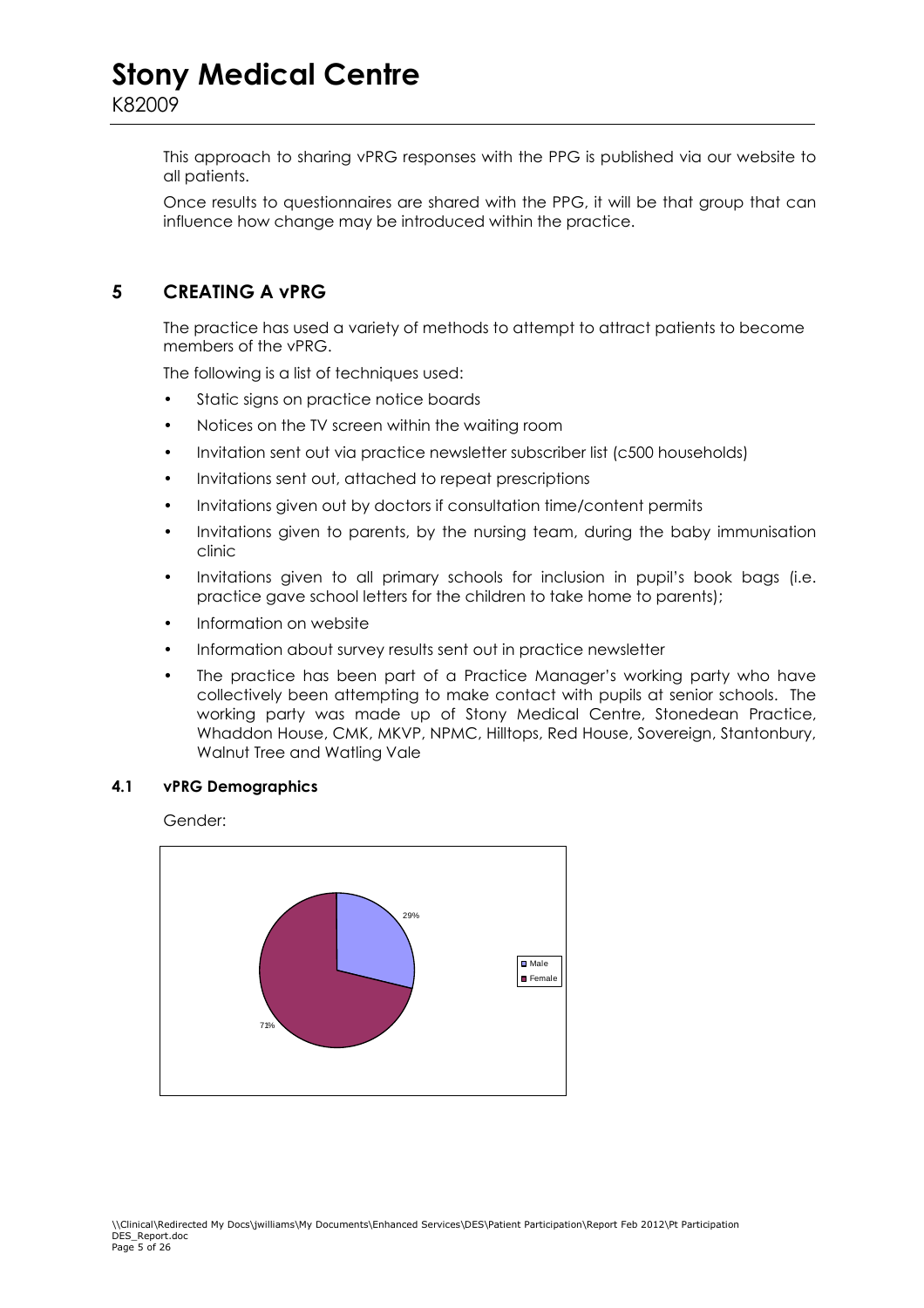K82009





Attendance:



Ethnicity:

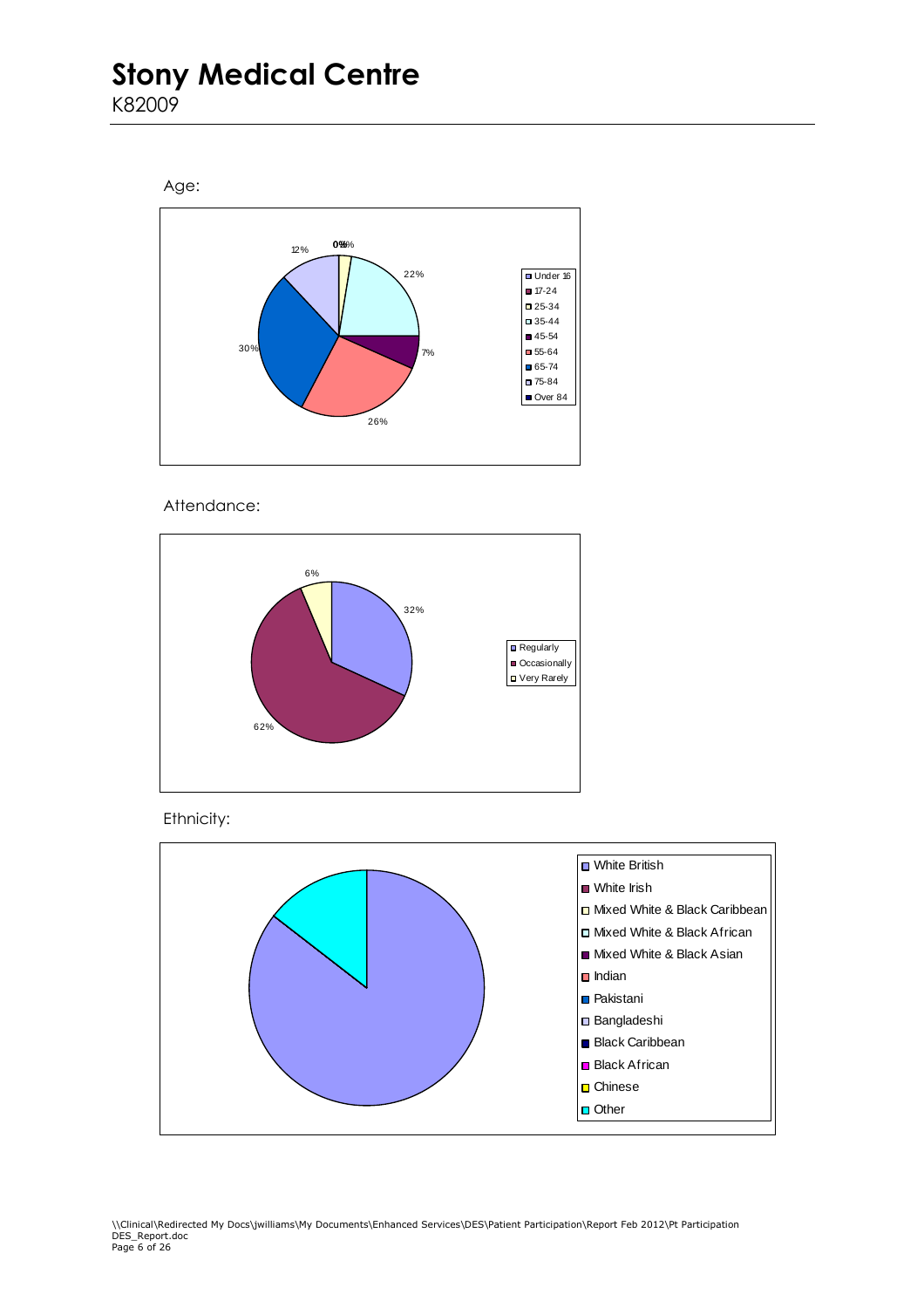#### **4.2 Developing the vPRG**

The practice will continue to attempt all of the tactics noted above.

In addition, the PPG have been discussing how to attract additional membership that is more representative of our patient demographic. One tactic discussed is a plan to approach (via personal contacts) both church and local interest groups.

It should be noted however that the practice demographic is heavily weighted towards white, middle aged patients and so, not surprisingly, our PPG is the same and it may therefore be quite a challenge to change the vPRG demographic significantly.

#### **5 SURVEYS**

#### **5.1 April 2011, Survey 1**

 During one week in March and one week in April 2011 the PPG undertook a survey on behalf of the practice.

The objective of the survey was to attempt to ascertain where services were working well and where suggestions for improvement could be made, however the survey had a particular focus on **Reception** because that was highlighted to be a major area of concern of the PPG.

The survey was led by volunteers from the PPG, carried out in the practice and undertaken across a variety of days and times to ensure diversity of responses.

Patients surveyed were those in the waiting room thereby ensuring we were targeting patients with first hand experience of the following:

- obtaining an appointment
- the service received when securing an appointment
- the service received when attending the practice for an actual appointment

#### **5.1.1 Results**

Full survey results can be found at **Appendix 1**.

#### **5.1.2 Presented to Patient Group**

November 2011.

#### **5.1.3 Outcomes and Actions**

Outcome: The responses highlighted that some of the things the PPG and practice believed may need improvement were better than expected.

Action: continue to work with reception team around service and attitude.

Outcome: The responses (via the negative comments) highlighted that quite a number of patients may not have understood how the appointment system worked.

Action: a letter was sent to every patient advising who their registered doctor is and how the appointment system works. This letter was written with input from the PPG and was sent during the summer of 2011.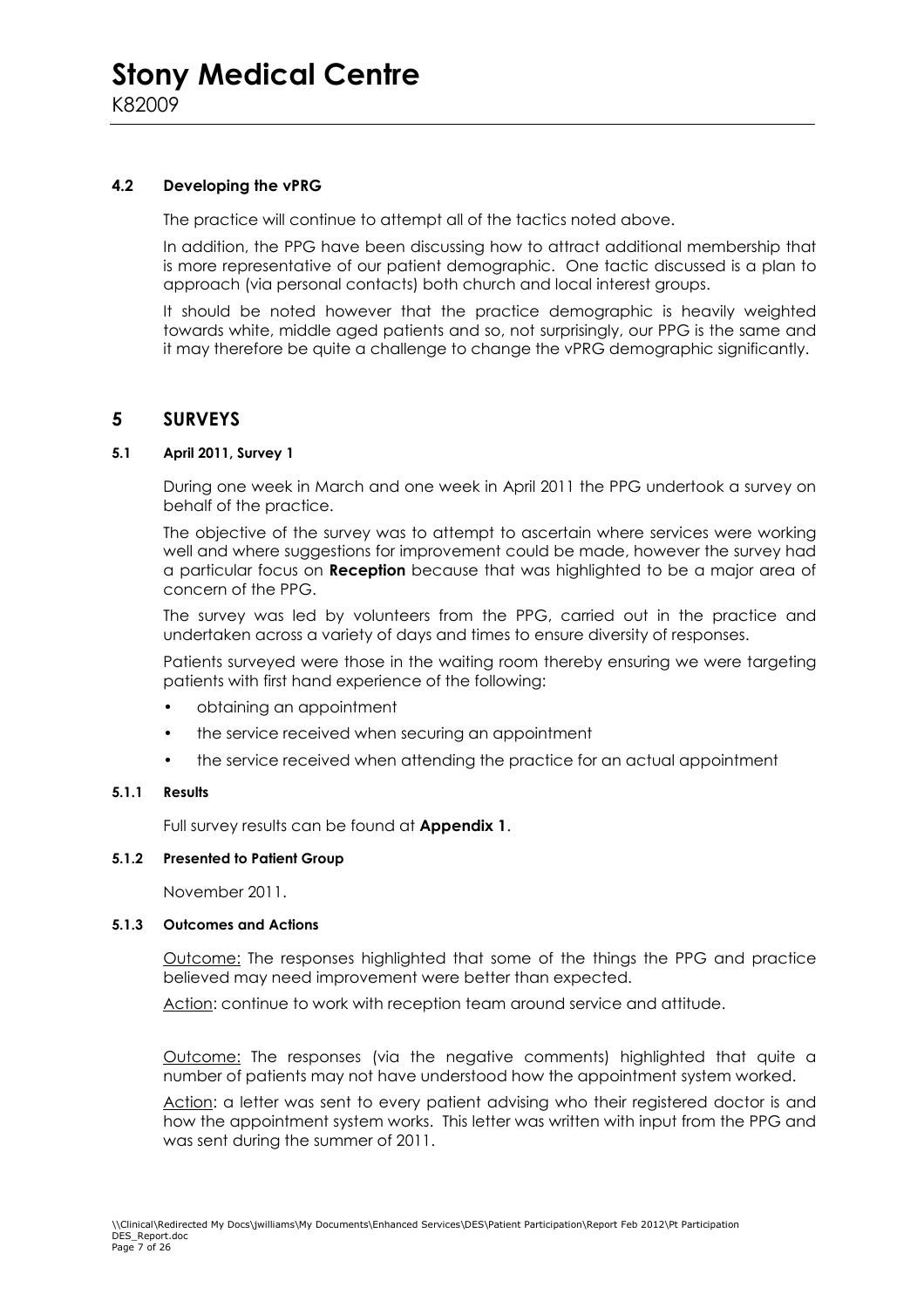#### **5.2 January 2012, Survey 2**

This was the first survey published to the vPRG for completion.

The survey was introduced as follows:

*Thank you so much for agreeing to be part of your Virtual Patient Reference Group (vPRG) set up to ensure we can hear from as many patients as possible.* 

*This vPRG has been created to compliment your existing Patient Participation Group (PPG) which has been running since September 2009.* 

*The PPG is a group also made up of registered patients and they would like to encourage any vPRG member to consider joining the group if you are available to attend meetings in person now or in the future.* 

*All the responses given to surveys will be collated by the practice and taken (anonymously so please always be honest) to your PPG for discussion and to see how recommendations may be implemented.* 

*Results from surveys and implementation plans will be published on the practice website, at least once a year. If you haven't already done so, please subscribe to the newsletter (follow the link on the home page of the practice website) to ensure you receive your copy of the reports and so you can ensure your comments have been heard and, if possible, acted upon.* 

The purpose of the survey was explained to be as follows:

*The practice and PPG would like to understand your priorities with regards the practice so a follow up survey can be created targeting the area(s) of most importance to patients.* 

*We are also using this survey as an opportunity to gain a picture about what our patients know about GP led commissioning.* 

The survey was available on the practice website for completion for 2 weeks.

#### **5.2.1 Results**

Full survey results can be found at **Appendix 2**.

#### **5.2.2 Presented to Patient Group**

The results of the survey were presented to the PPG at a meeting on 17 January 2012 for discussion.

#### **5.2.3 Outcomes and Actions**

Outcome: 42% of patients thought the most important issue on which we should consult with patients was getting an appointment.

Action: a survey was designed by the practice, in conjunction with the PPG, focusing on the appointment system and access.

Outcome: The majority of patients are aware of the changes being made within the Health Service, specifically in the area of GP led commissioning? However only half understand what GP Led Commissioning means.

Action: The practice and PPG will work to ensure more information on GP Commissioning will be made available to patients. It would be our goal to ensure the information provided to patients will be straight forward, relevant and in bite sized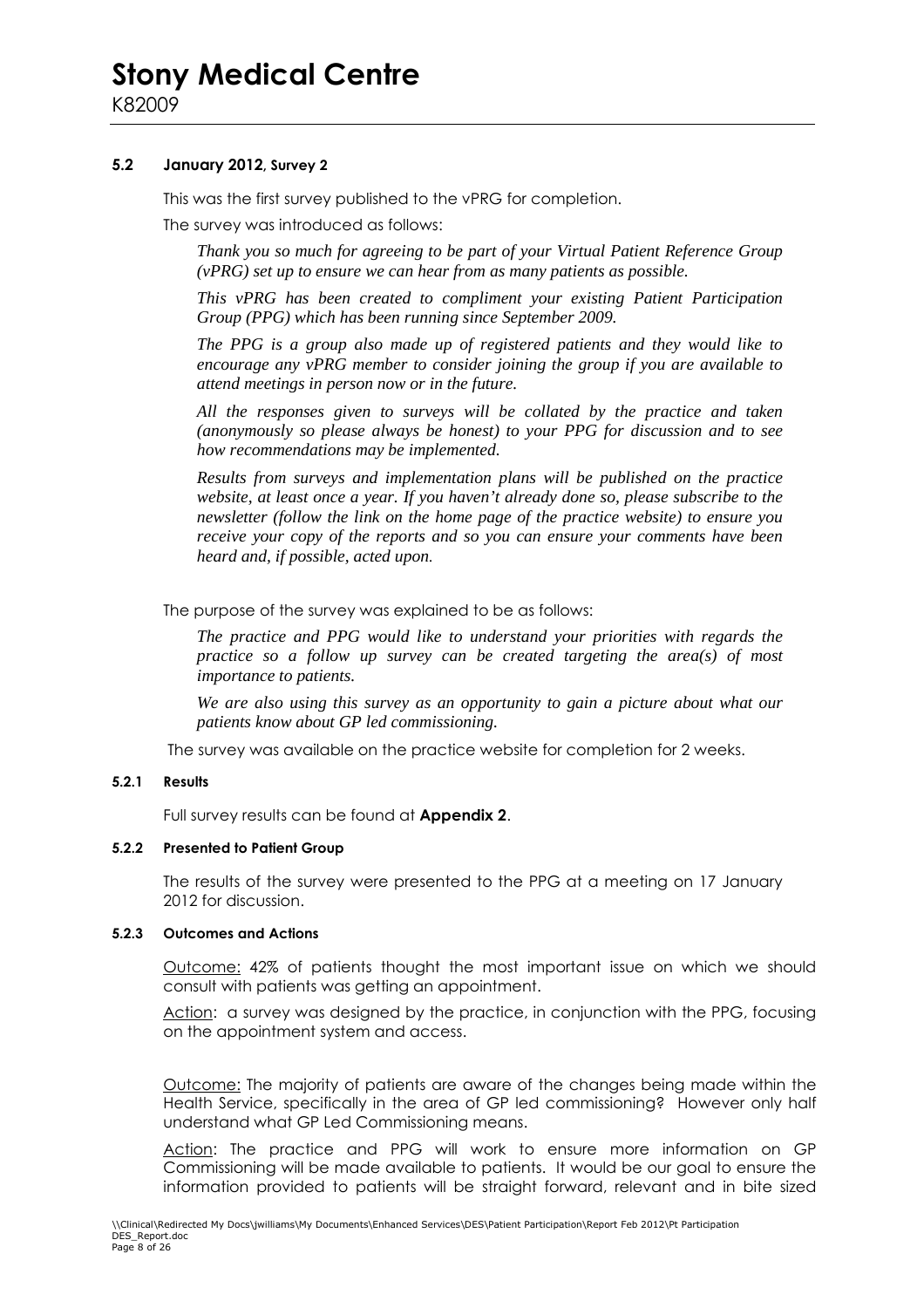#### amounts.

Outcome: The vast majority of our patient would you like to know more about GP lead commissioning and just over half are happy to receive information via practice newsletters.

Action: See action point above, but with a focus on regular newsletter updates.

#### **5.3 February 2012, Survey 3**

 The practice and PPG felt this survey was of such importance that we wanted the widest possible patient representation within the results.

The survey was therefore available to all our vPRG registered members. Additionally a notification of its existence was sent to all registered newsletter subscribers and a link to the survey was provided on the home page of our website.

The survey was available for completion for 1 month closing on 15 February 2012.

The survey was introduced to participants as follows:

*Having surveyed our Virtual Patient Reference Group during January 2012, the majority (42%) asked that the practice focus on consulting with patients about getting an appointment.* 

*In response to that request, this is the first survey compiled in conjunction with the Patient Participation Group and is designed to explore that vPRG identified need.* 

*This survey will be made available to all our PPG members, all our vPRG members, it will be sent out in one of our regular newsletters and will be available via a link on our website for any patient to complete.* 

*Please note, to ensure the survey is not too long, we are focusing only on getting an appointment with a doctor. A later survey will look at getting an appointment with our nursing team.* 

#### **5.3.1 Results**

Full survey results can be found at **Appendix 3**.

#### **5.3.2 Presented to Patient Group**

The results of the survey were presented to the PPG at a meeting on 21 February 2012 for discussion.

PPG/vPRG feedback on the current appointment system, implemented c.June 2010, with all patients advised in writing of current system c.June 2011 was the following:

Positive

- Surgery now good for urgent needs
- Triage system works well
- Sometimes patient "only" needs to talk to the doctor. Before would have had to make a face to face appointment but can now deal with issues on the telephone
- Doctors are more accessible
- Continuity of care is good. Re-instating the usual doctor system was in response to what patients wanted and is appreciated.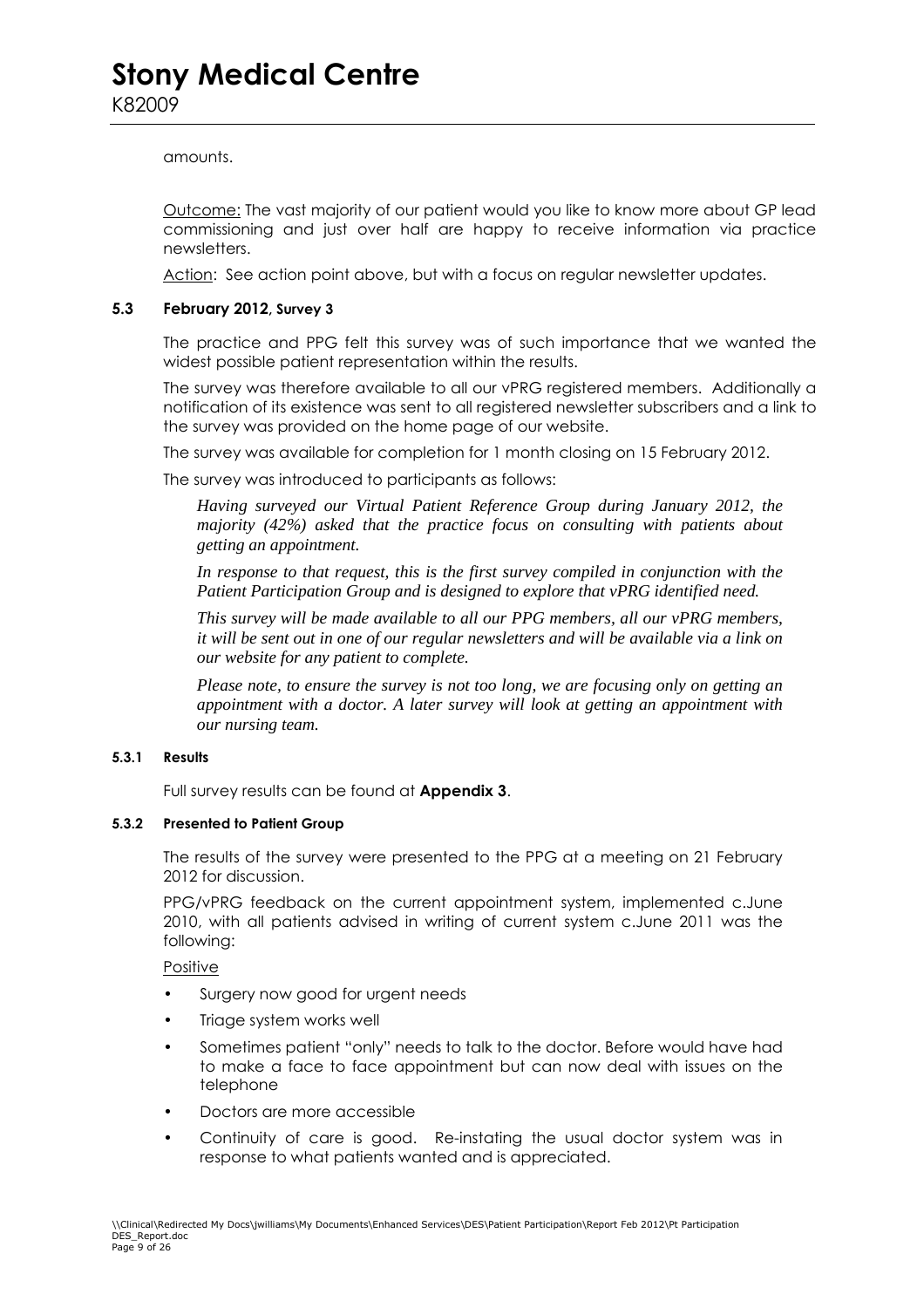#### Negative

• Frustration expressed by patient group and highlighted by the survey is the apparent difficulty that can be experienced when attempting to make an appointment into the future.

#### **5.3.3 Outcomes and Actions**

 Outcome: Need to ensure patients hear the positive things about the practice and the services provided.

Action 1: Consider working with PPG on PR campaign.

Outcome: Need to make future appointments more accessible.

Action 2: Create working party between practice and PPG to address this goal. Working party needs to consider how to ensure patients are able to book further into the future. Factors to consider include ensuring the DNA (Did not Attend) rate does not increase as a result.

Action 3: In response to action 2 consider using text messaging reminder service to minimize risk of DNA rates increasing.

Action 4: Consider making some appointments available for online booking.

Action 5: Introduce effective DNA monitoring system allowing practice to flex up and down how far into the future appointments are released based on DNA rates.

| Author:           | Judith Williams, Practice Manager                                |
|-------------------|------------------------------------------------------------------|
| Document Version: | Pt Participation DES Report.doc Version 01.                      |
| Publication Date: | 13 March 2012                                                    |
| Circulation List: | PPG via group email<br>Link for all patients on practice website |
|                   | Link published with newsletter                                   |
|                   | NHS Milton Keynes & Northants                                    |
|                   | Practice staff                                                   |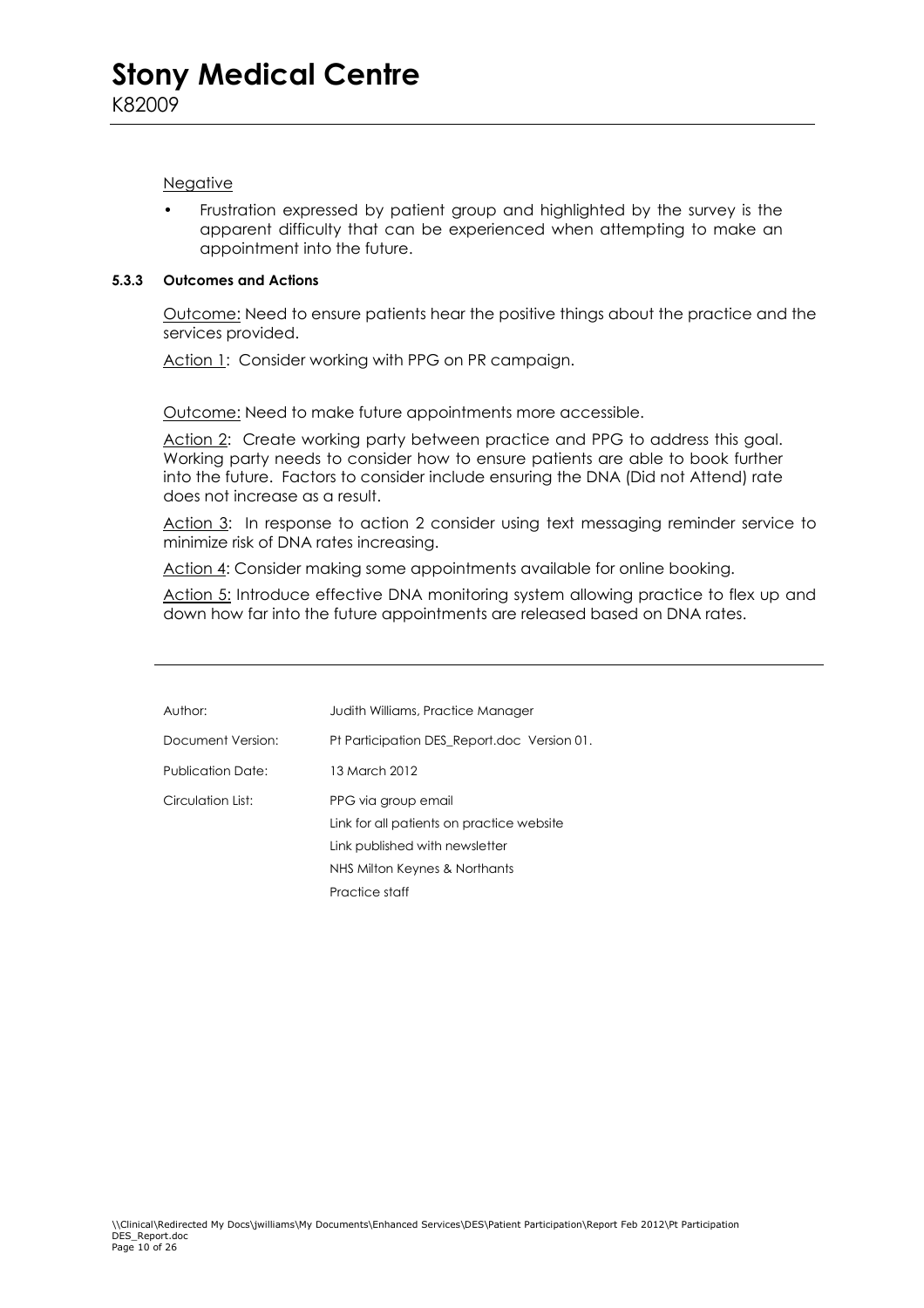K82009

### Patient Participation DES (PPDES) **Appendix 1**

Survey 01 – April 2011, Results

#### **Q1. Who have you come here to see today?**



### MAKING AN APPOINTMENT

# 28% 17% 32% 23% ■ Today Within the last 3 days ■ Within the last 7 days □ More than 8 days ago

#### **Q2. When did you book your appointment?**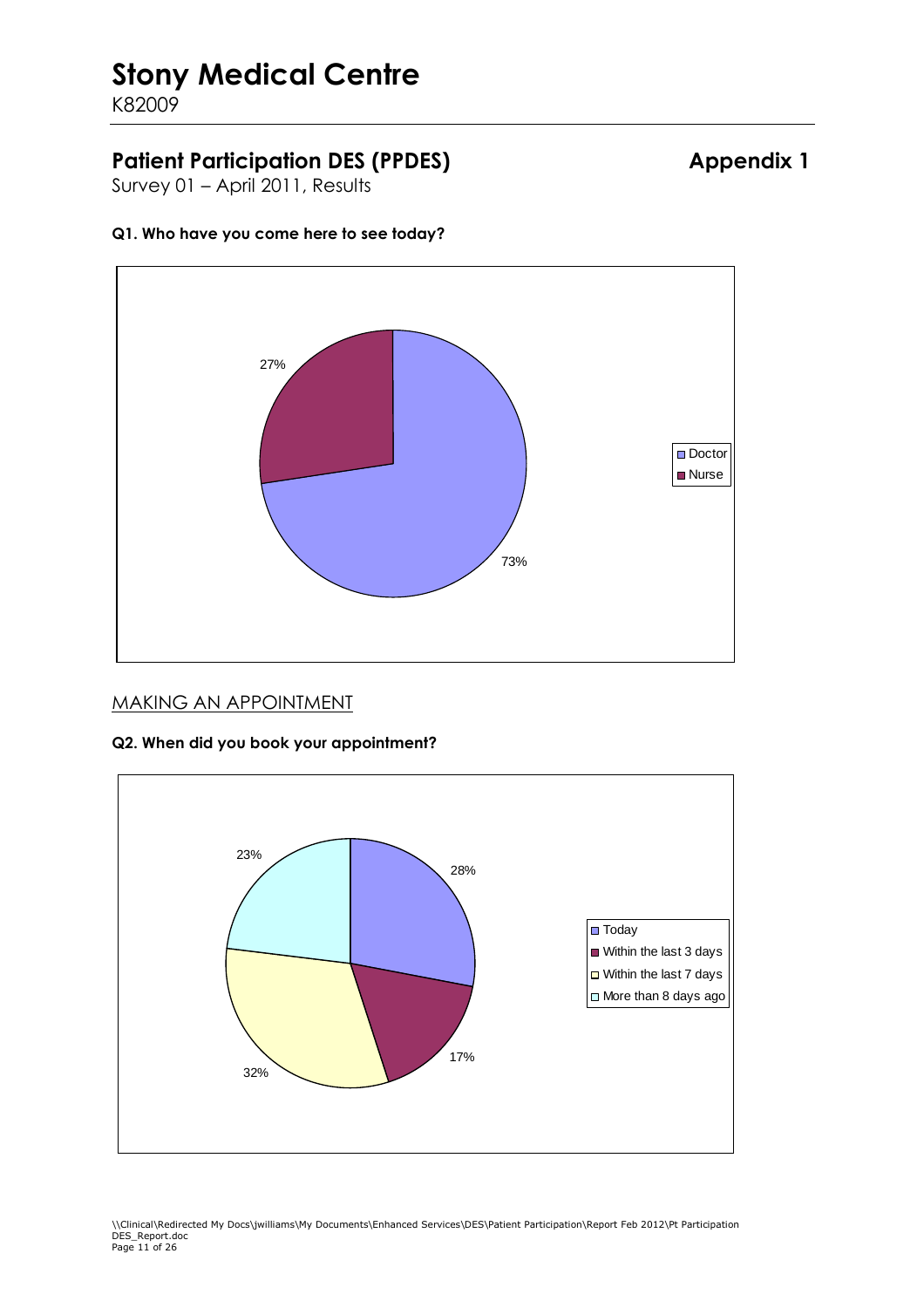K82009

#### **Q3. How did you make today's appointment?**



#### **Q4. If you telephoned the practice, did you find the automated answering message clear?**

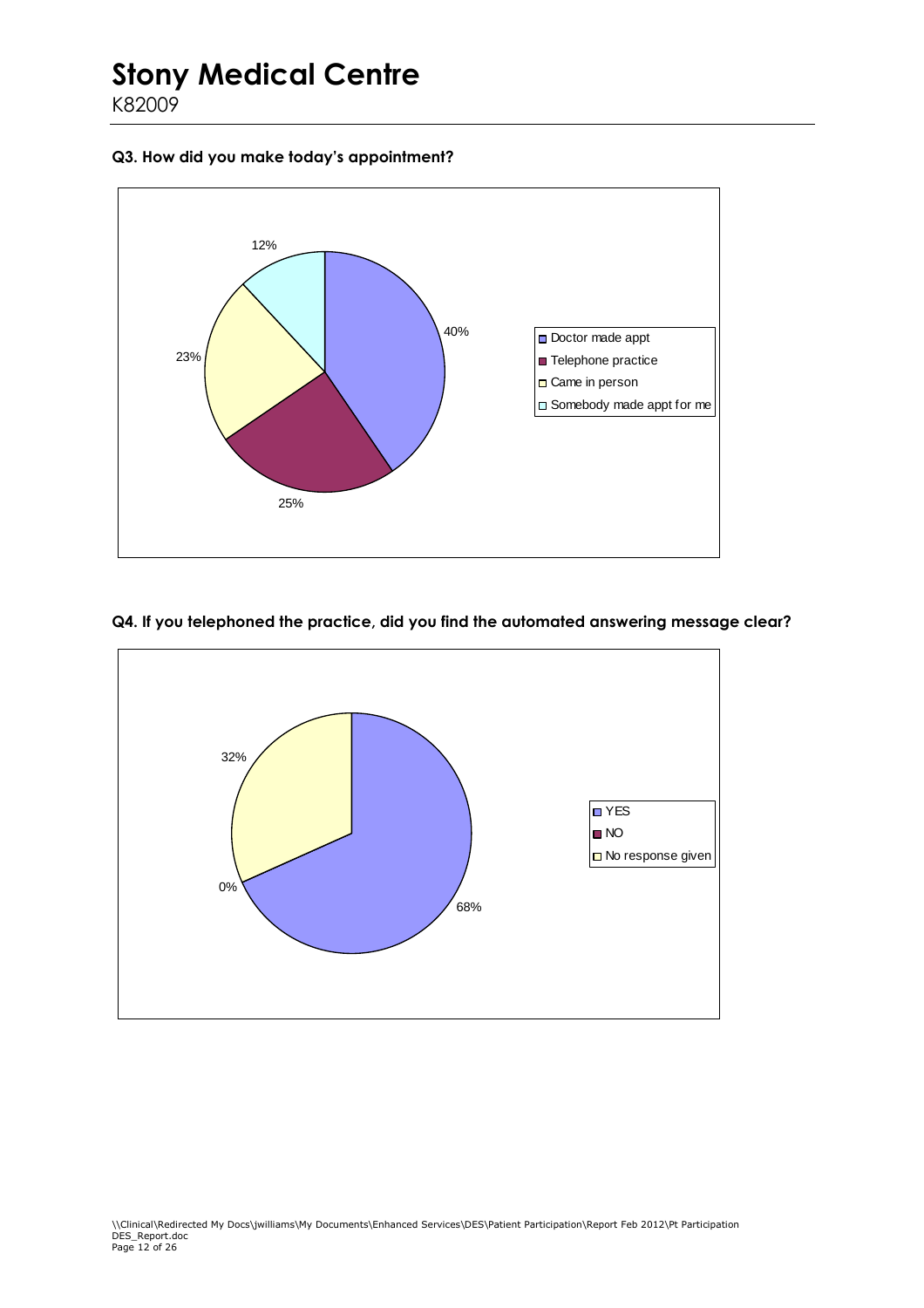

#### **Q5. When the appointment was made was it clear which member of staff assisted you?**



#### **Q6. How would you rate the service provided to you by the receptionist?**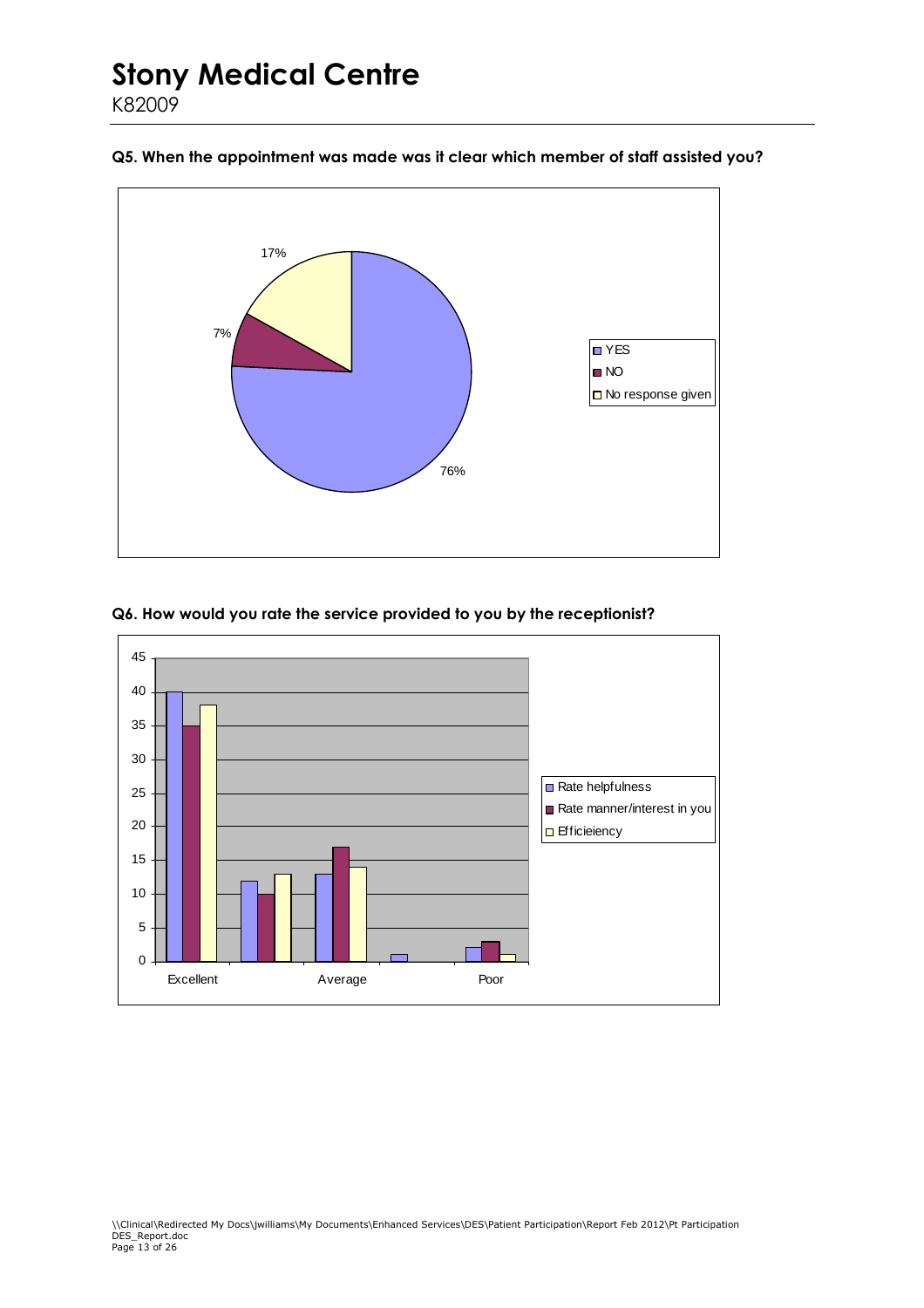K82009

### ONCE AT THE PRACTICE

#### **Q7. When you arrived at the practice today was it clear which receptionist assisted you?**



#### **Q8. How would you rate her helpfulness?**

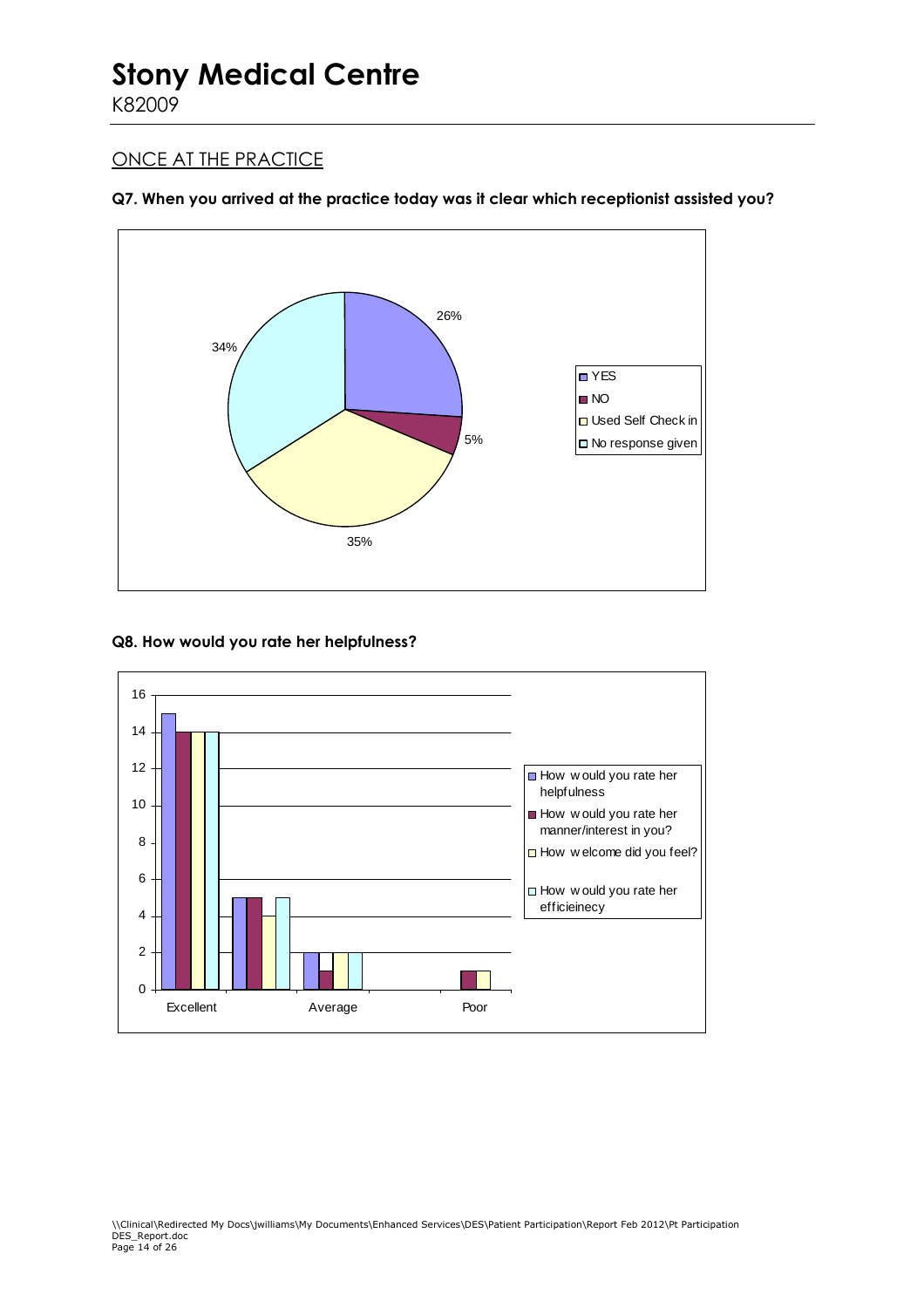#### **Would you like to make any other comments?**

#### NEGATIVE

- Really don't like the system whereby you can't make an appointment for a doctor
- Today's appointment was good but the system is full of faults
- Suggest you ask different questions
- Questions regards service at practice not really relevant, used self check in so did not speak to a receptionist
- NHS is very bad
- Not happy as appointment was changed without due notice receptionist apologised
- Difficult to get appointments around police shifts
- Making an appointment with your own doctor on short notice
- I don't usually telephone because it is usually engaged
- I have an urgent medical problem and was referred by my optician to make an immediate appt. I had to call 8 times before I could get an appointment and then I didn't see my own Dr but a locum who misinformed me. Name provided.
- You have to see your own doctor if you can't see him/her you have to wait for a week
- Access to medical staff should be quicker even for non-urgent cases (pt booked appt more than 8 days in advance)
- On previous occasions has great difficulty in getting appointment by phone
- What is the point of coming here at 08:00 for an early appointment to see any Dr. They have already been booked. The appointment system is rubbish. People calling in person should have appointments available same day straight away i.e. 08:30 am. Leave these free for in person callers.
- Dr Grinyer made my appt for xx when I last saw her on xx. When I turned up there was no appt. Nothing available and nothing could be booked with Dr G any day or time. Was very upset as wanted continuity with familiar GP. Have just had xx for xx xx.
- At appt 7 days ago was advised I would received tel call for next appt with Dr Regis and result of blood test. Am still waiting.
- It would be a lot less frustrating ringing for 30 mins solid of there was an automated queuing system so you had an idea of how long it would be.
- Rang from 8-8.15, no reply to came into surgery, Dr rang back.
- Can take a long time getting through to reception by phone

#### POSITIVE

- All good
- Quite happy
- No complaints
- Grateful to all staff for kindness and helpfulness
- Everyone is always helpful and friendly
- Very helpful, no complaints
- Pt mentioned that she has never been told who her Dr was after TK left. No complaints about the treatment
- Always get efficient help
- very helpful and friendly and welcoming
- Was happy to hear from the doctor within an hour of talking to the receptionist
- Found the new appointment system good with Dr phoning back but would prefer an estimated time of call back being given.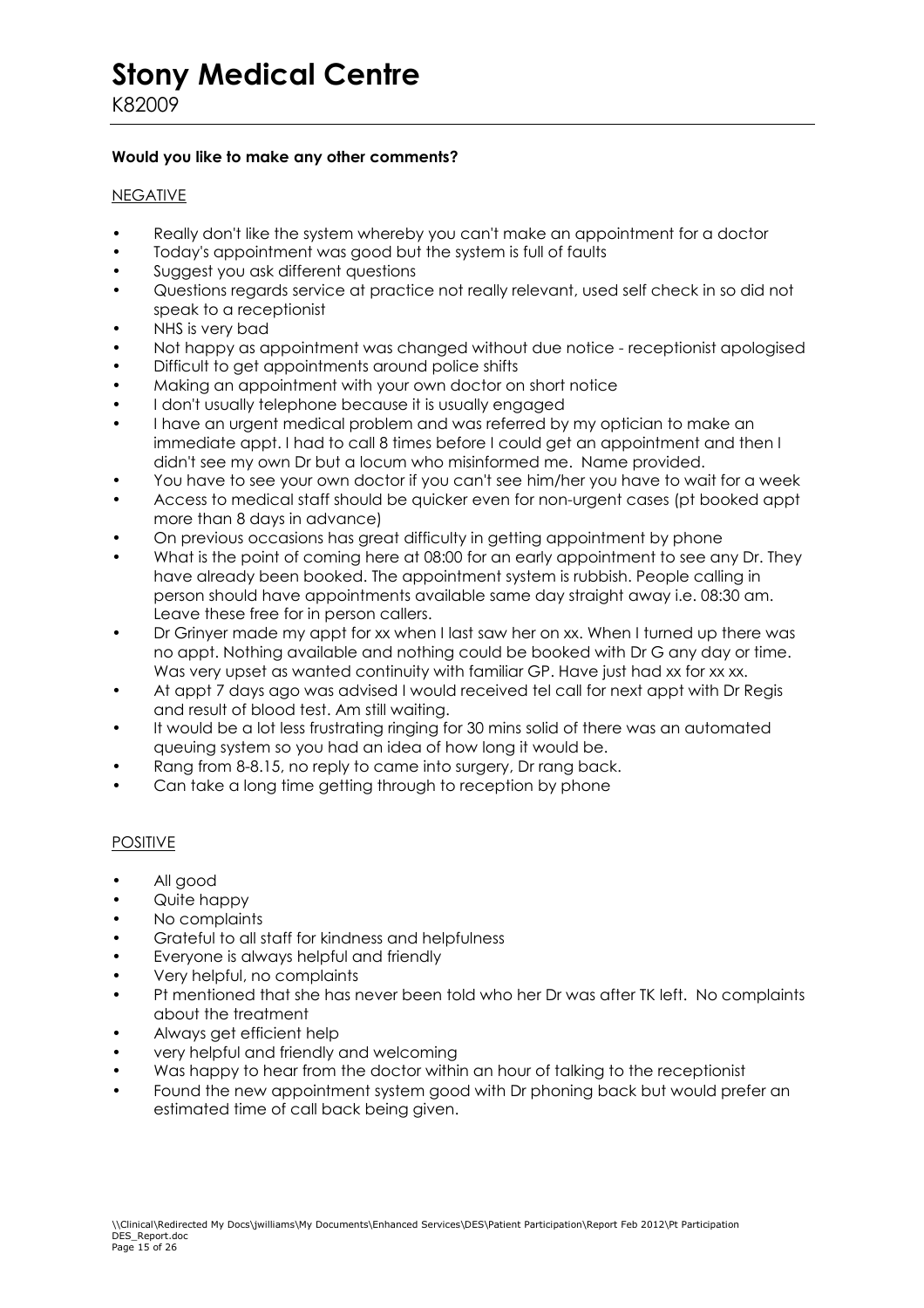K82009

### **Patient Participation DES (PPDES) Appendix 2**

Survey 02 – January 2012, Results





**Q2. Are you aware of the changes being made within the Health Service, specifically in the area of GP led commissioning?** 

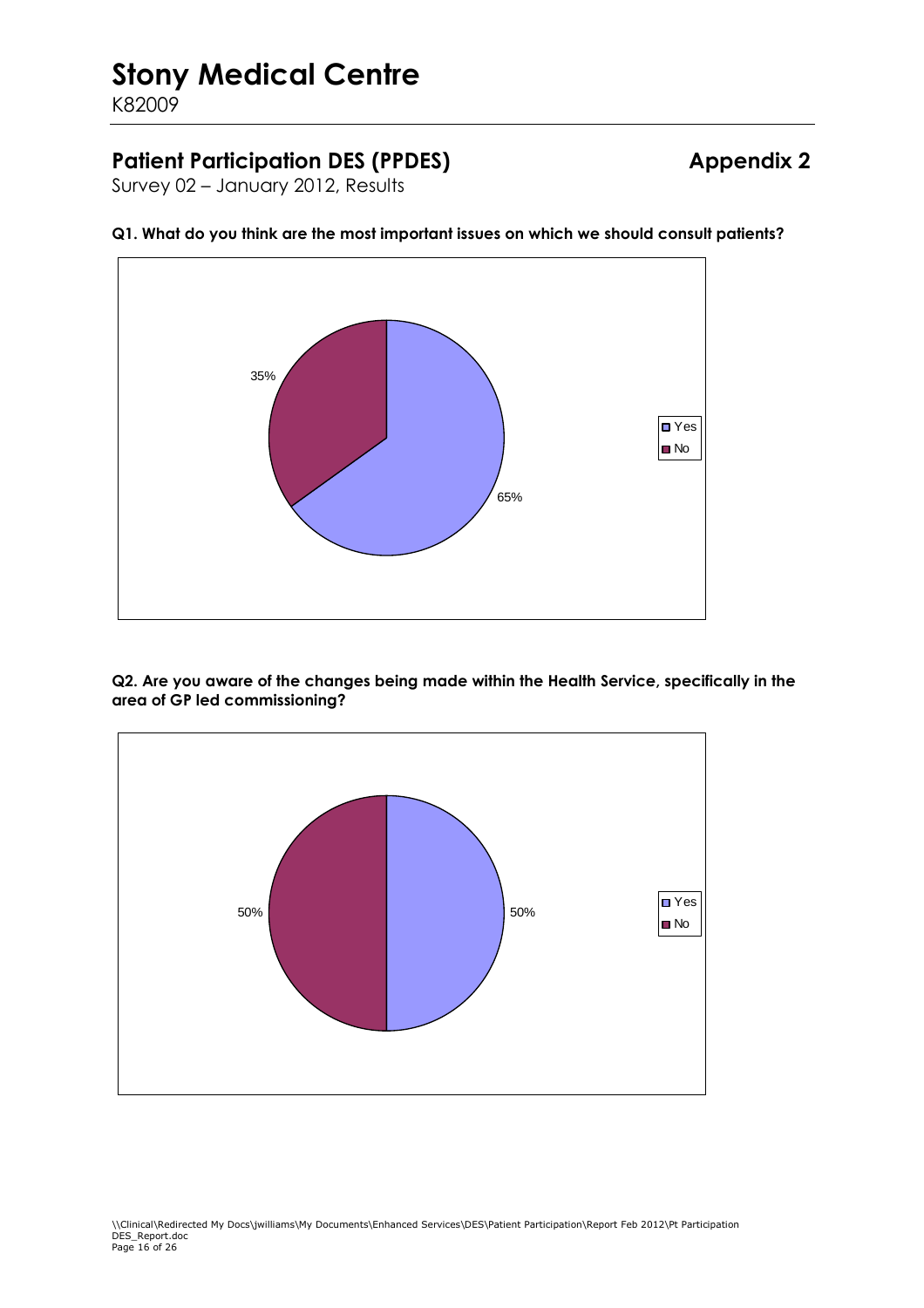**Q3. Do you understand what GP led commissioning means?** 



**Q4. Are you aware that as part of GP lead commissioning patients will be elected to the Commissioning Board and will therefore be participating in decisions about how Milton Keynes Health budget is spent and which services (e.g.: maternity services, older peoples services, mental health services, GP services and so on) will be purchased?** 

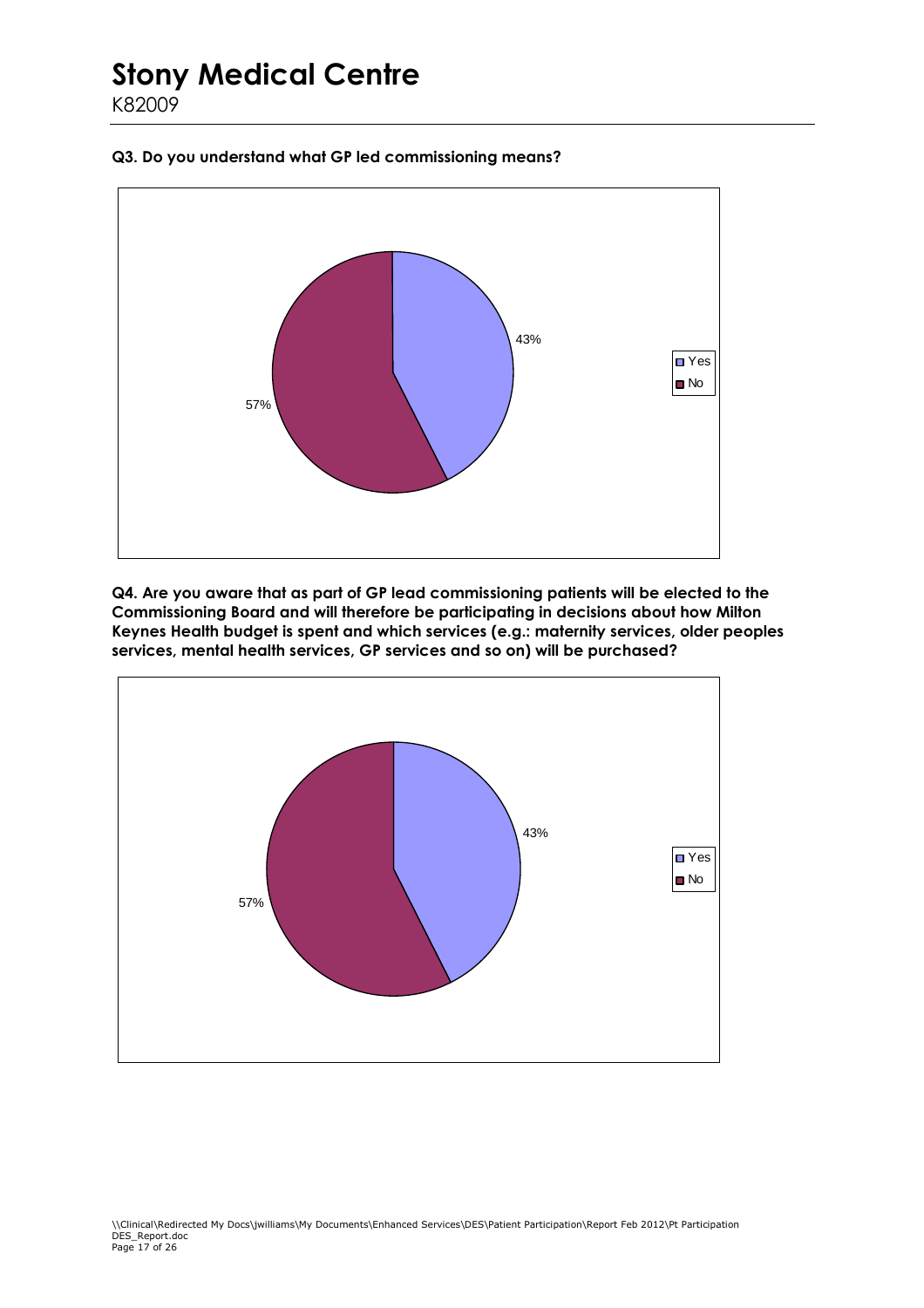78% 22% **□** Yes ■ No

#### **Q5. Would you like to know more about GP lead commissioning?**

#### **Q6. If you answered yes to Question 5 how you would like to find out more?**

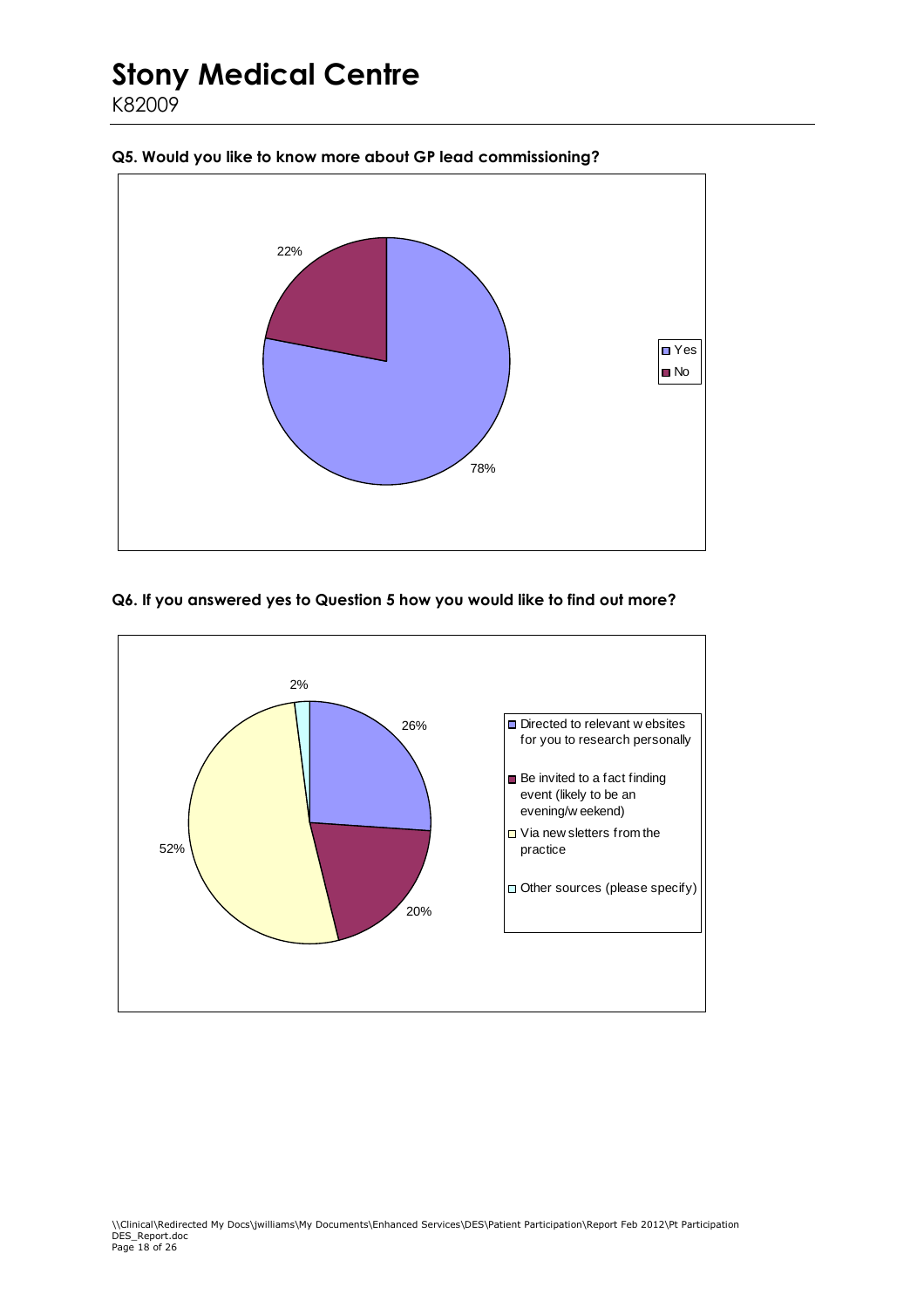K82009

### Patient Participation DES (PPDES) **Appendix 3**

Survey 03 – February 2012, Results

#### **Thinking about the last time you booked an appointment with the doctor:**

**Q1. When was the last time you tried to book an appointment with a doctor?**



**Q2. When you contacted the surgery did you have an idea of an appointment date and time that you wanted?** 

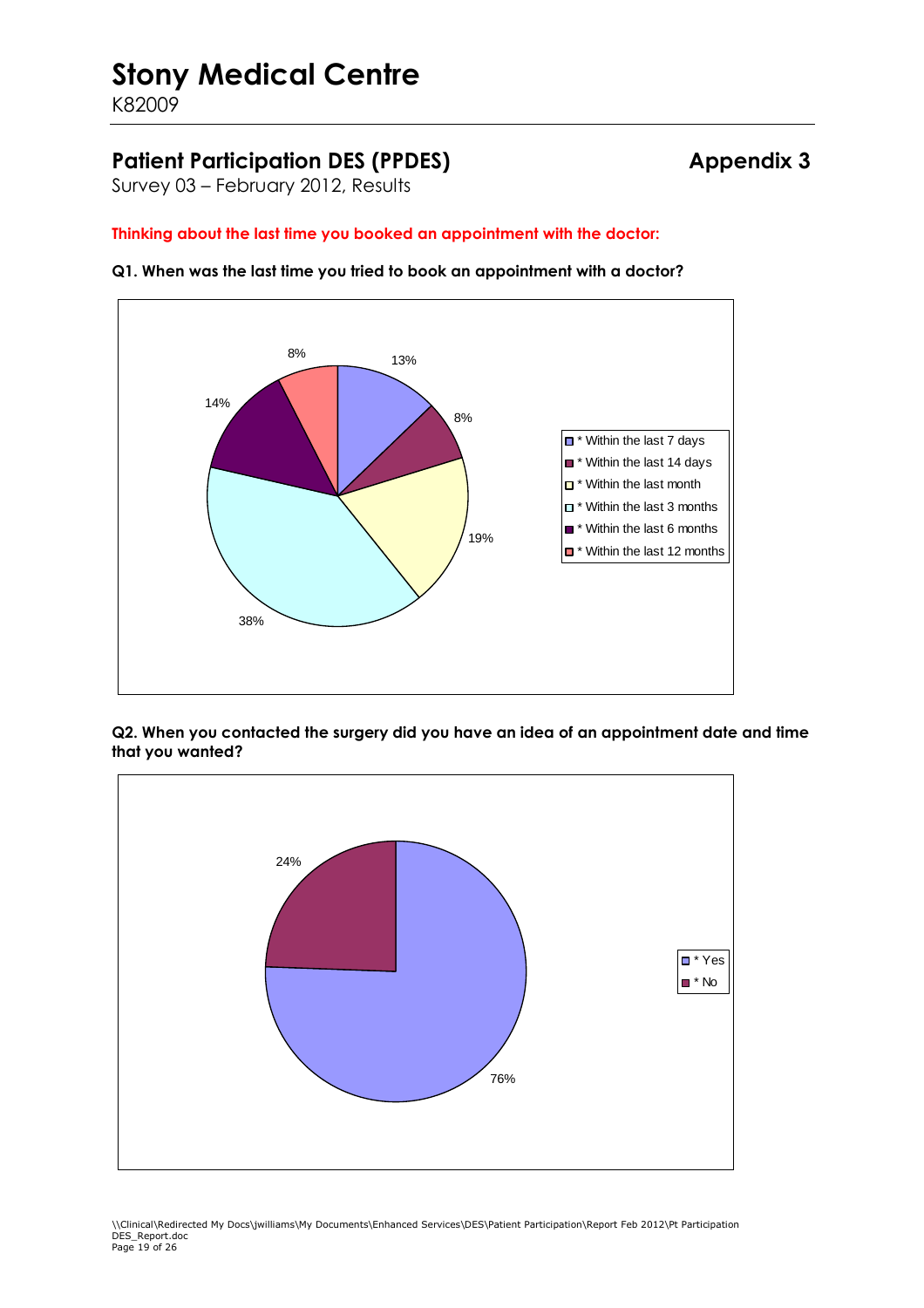K82009



#### **Q3. How urgent did you believe your need for an appointment was?**

#### **Q4. What kind of appointment did you want?**

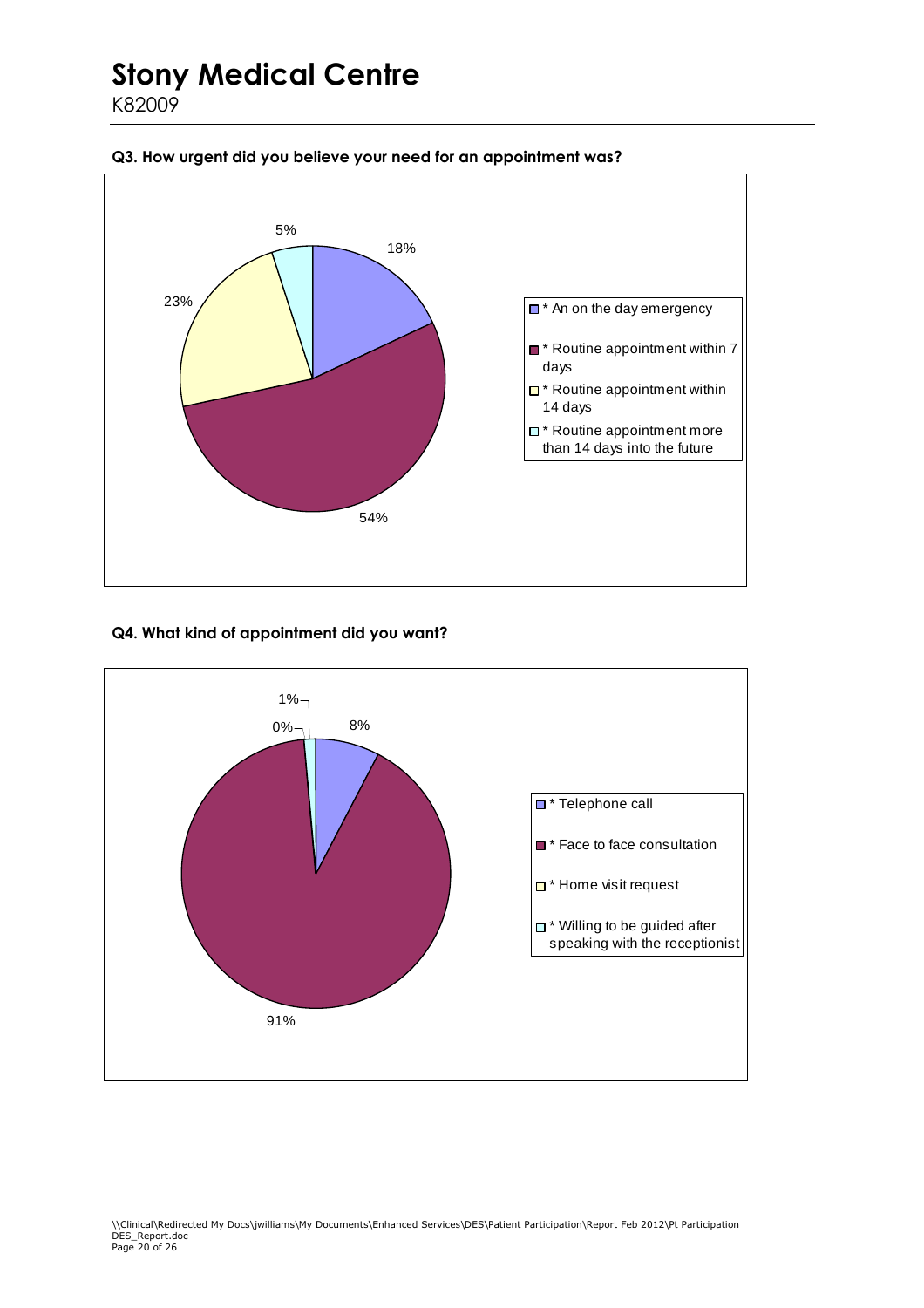K82009

#### **Q5. Broadly speaking, why did you need an appointment?**



#### **Q6. Did you get the appointment you wanted?**

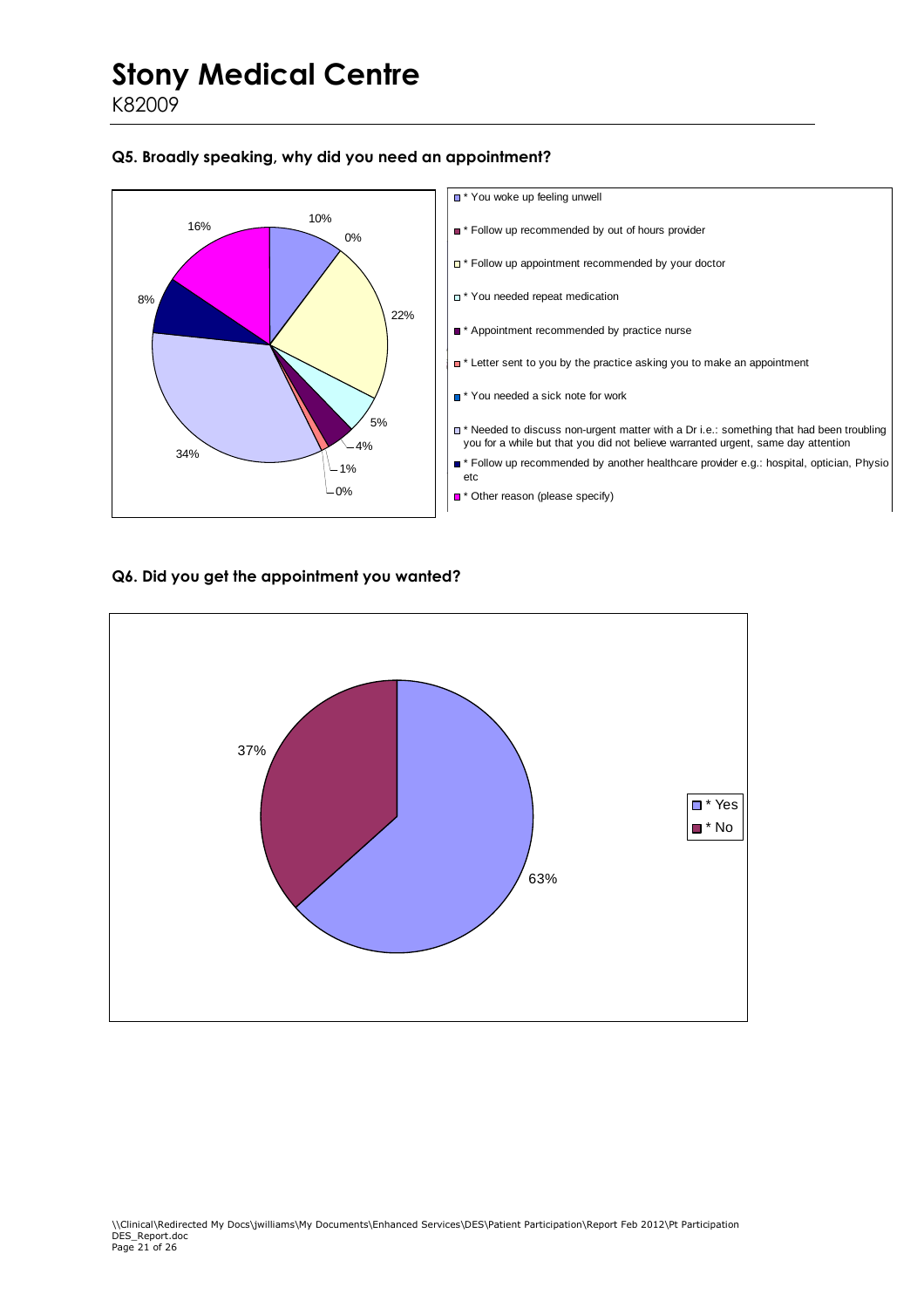K82009

**Q6. If no, were you offered an alternative?** 



**Q7. If you were offered an alternative, did you find the alternative...** 

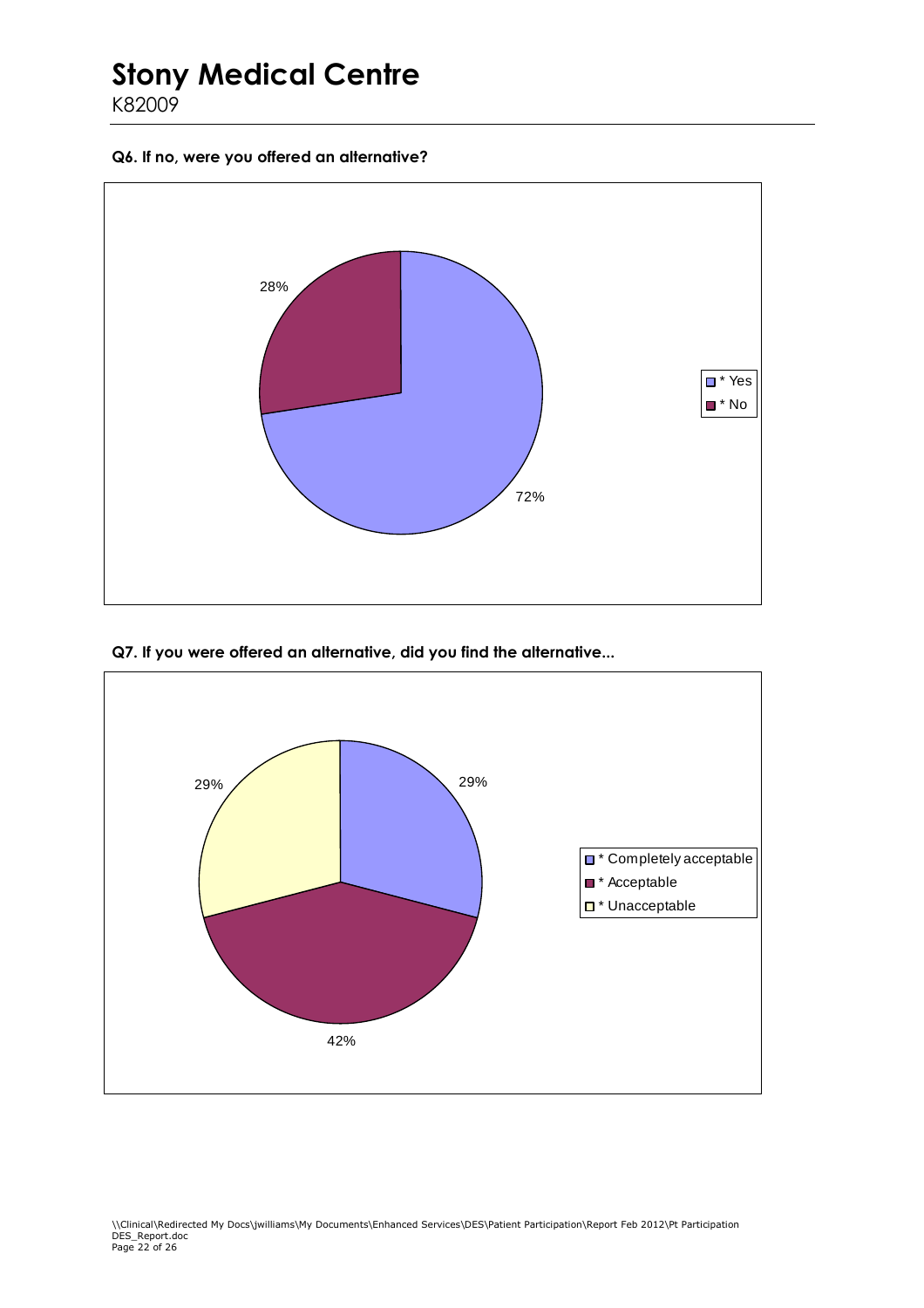K82009

**Q8. How important is it to you that for routine, ongoing and/or longer term conditions that you see the same doctor?** 



**Q9. Would you say you understand our appointment system?** 

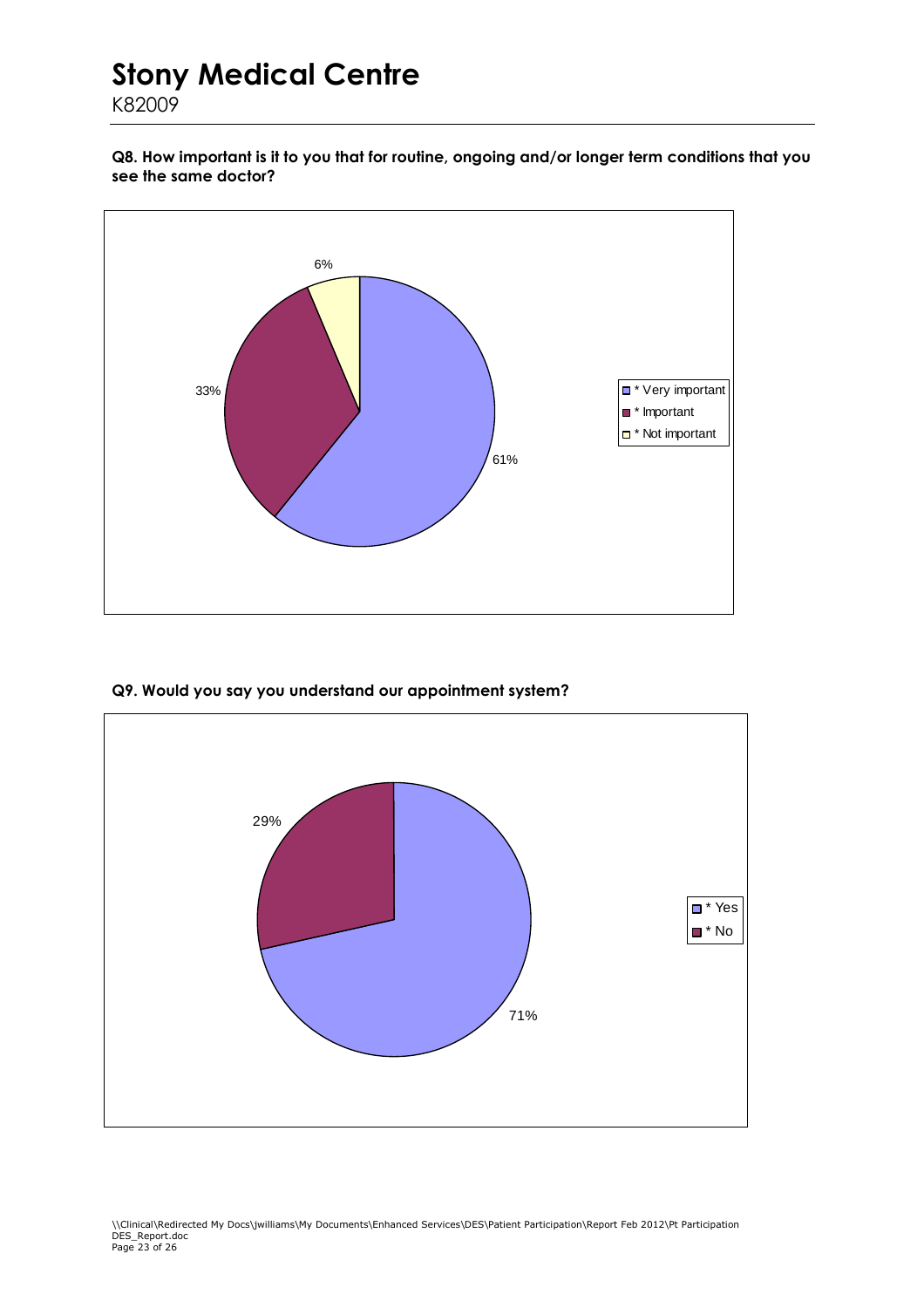K82009



#### **Q10. Would you say that you like the appointment system?**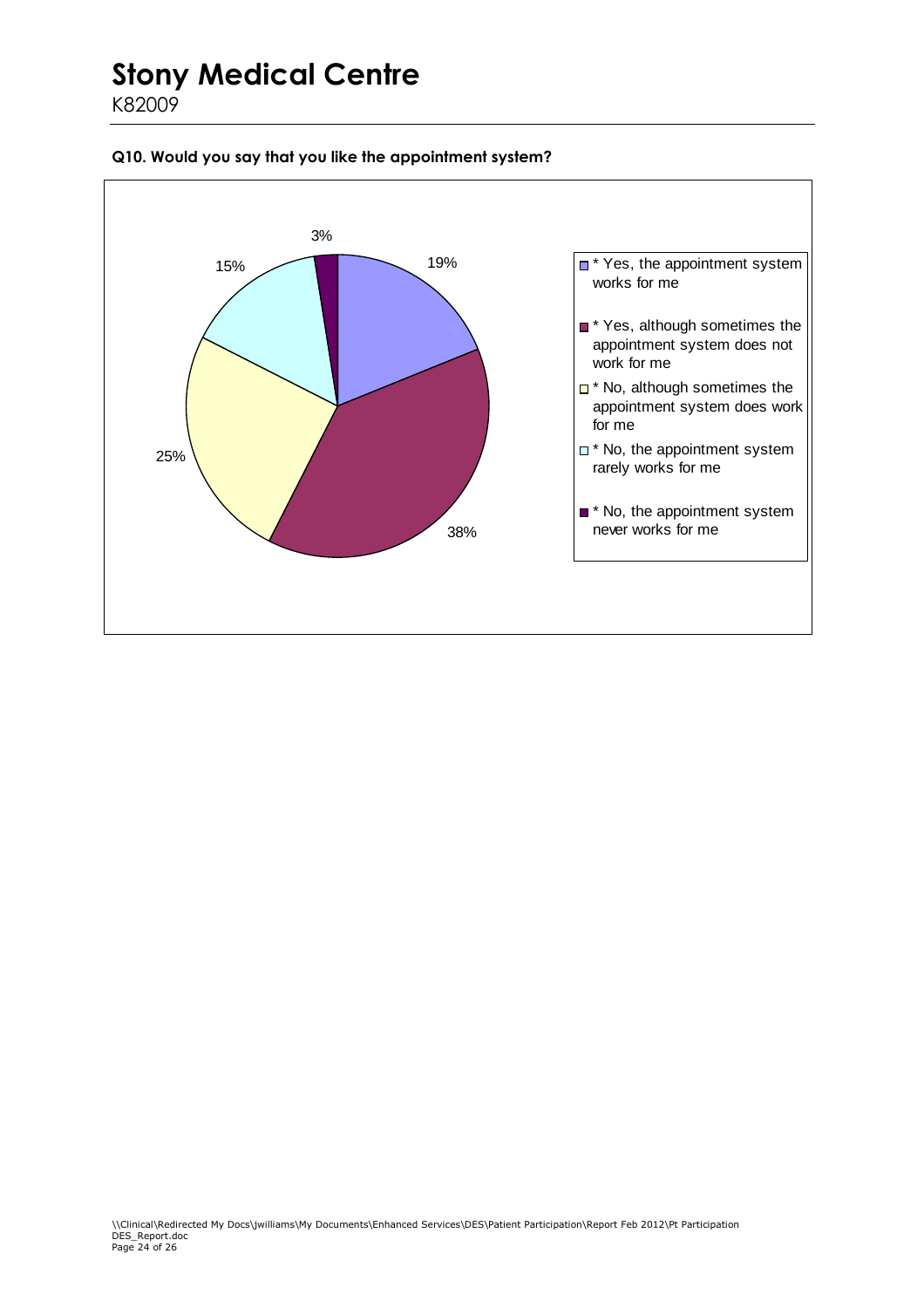K82009

#### **Demographics of Respondents**

#### Gender: